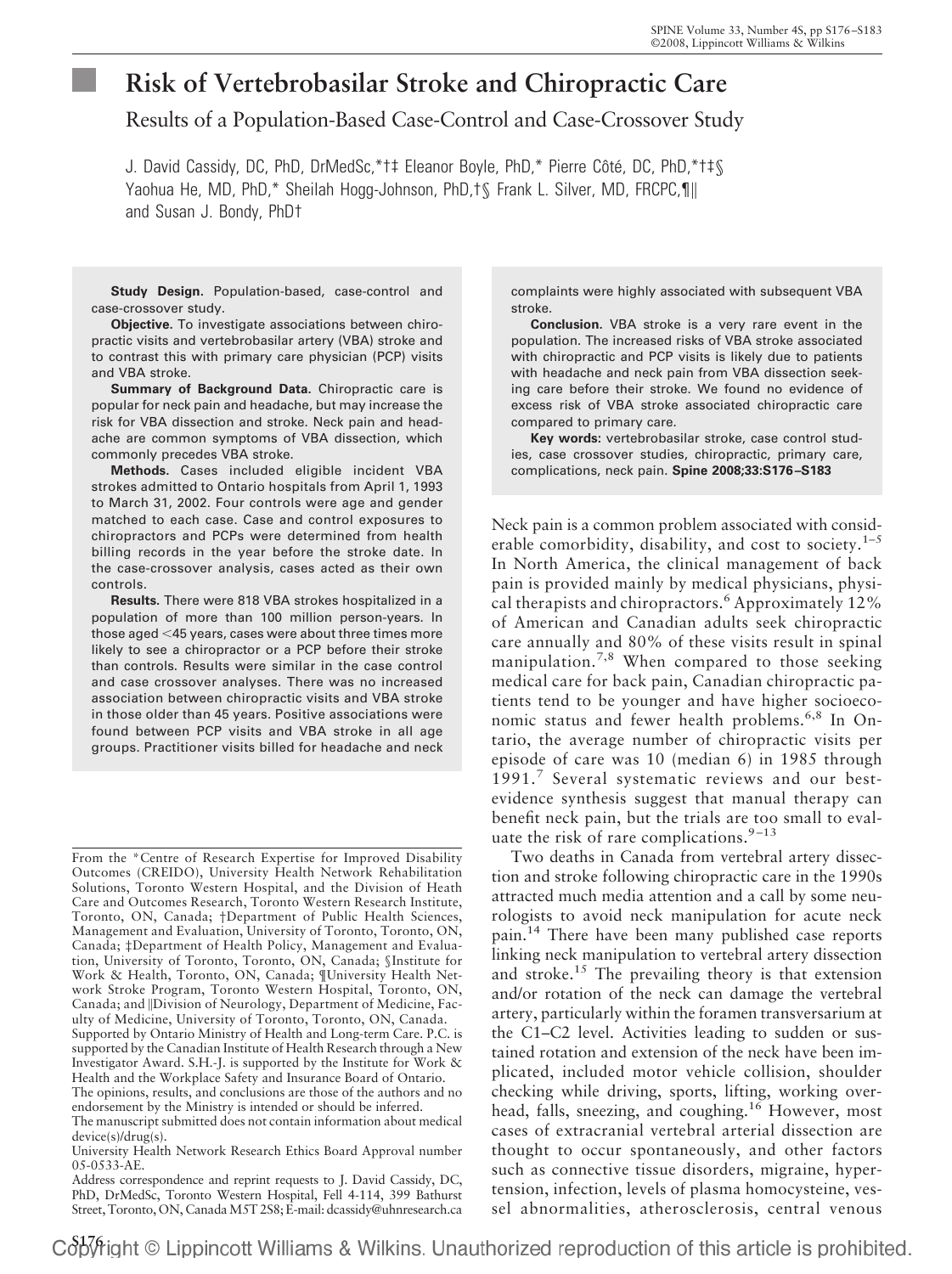catherization, cervical spine surgery, cervical percutaneous nerve blocks, radiation therapy and diagnostic cerebral angiography have been identified as possible risk factors.17–21

The true incidence of vertebrobasilar dissection is unknown, since many cases are probably asymptomatic, or the dissection produces mild symptoms.22 Confirming the diagnosis requires a high index of suspicion and good vascular imaging. The cases that are most likely to be diagnosed are those that result in stroke.<sup>19,22</sup> Ischemic stroke occurs when a thrombus develops intraluminally and embolizes to more distal arteries, or less commonly, when the dissection extends distally into the intracranial vertebral artery, obliterating branching vessels.<sup>22</sup> The best incidence estimate comes from Olmstead county, where vertebral artery dissection causing stroke affected 0.97 residents per 100,000 population between 1987 and 2003.<sup>23</sup>

To date there have been two case-control studies of stroke following neck manipulation. Rothwell *et al* used Ontario health data to compare 582 cases of VBA stroke to 2328 age and sex-matched controls.<sup>24</sup> For those aged 45 years, cases were five times more likely than controls to have visited a chiropractor within 1 week of VBA stroke. Smith *et al* studied 51 patients with cervical artery dissection and ischemic stroke or transient ischemic attack (TIA) and compared them to 100 control patients suffering from other strokes not caused by dissections.<sup>25</sup> Cases and controls came from two academic stroke centers in the United States and were matched on age and sex. They found no significant association between neck manipulation and ischemic stroke or TIA. However, a subgroup analysis showed that the 25 cases with vertebral artery dissection were six times more likely to have consulted a chiropractor within 30 days before their stroke than the controls.

Finally, because patients with vertebrobasilar artery dissection commonly present with headache and neck  $pain, <sup>23</sup>$  it is possible that patients seek chiropractic care for these symptoms and that the subsequent VBA stroke occurs spontaneously, implying that the association between chiropractic care and VBA stroke is not causal.23,26 Since patients also seek medical care for headache and neck pain, any association between primary care physician (PCP) visits and VBA stroke could be attributed to seeking care for the symptoms of vertebral artery dissection.

The purpose of this study is to investigate the association between chiropractic care and VBA stroke and compare it to the association between recent PCP care and VBA stroke using two epidemiological designs. Evidence that chiropractic care increases the risk of VBA stroke would be present if the measured association between chiropractic visits and VBA stroke exceeds the association between PCP visits and VBA strokes.

## **Methods**

## *Study Design*

We undertook population-based case-control and casecrossover studies. Both designs use the same cases. In the casecontrol design, we sampled independent control subjects from the same source population as the cases. In the case-crossover design, cases served as their own controls, by sampling control periods before the study exposures.<sup>27</sup> This design is most appropriate when a brief exposure (*e.g.*, chiropractic care) causes a transient change in risk (*i.e.*, hazard period) of a rare-onset disease (*e.g.*, VBA stroke). It is well suited to our research questions, since within person comparisons control for unmeasured risk factors by design, rather than by statistical modeling.28–30 Thus the advantage over the case control design is better control of confounding.

#### *Source Population*

The source population included all residents of Ontario (109,020,875 person-years of observation over 9 years) covered by the publicly funded Ontario Health Insurance Plan (OHIP). Available utilization data included hospitalizations with diagnostic coding, and practitioner (physician and chiropractic) utilization as documented by fee-for-service billings accompanied by diagnostic coding. We used two data sources: (1) the Discharge Abstract Database (DAD) from the Canadian Institute for Health Information, which captures hospital separations and ICD codes, and (2) the OHIP Databases for services provided by physicians and chiropractors. These databases can be linked from April 1992 onward.

#### *Cases*

We included all incident vertebrobasilar occlusion and stenosis strokes (ICD-9433.0 and 433.2) resulting in an acute care hospital admission from April 1, 1993 to March 31, 2002. Codes were chosen in consultation with stroke experts and an epidemiologist who participated in a similar past study  $(SB)$ .<sup>24</sup> Cases that had an acute care hospital admission for any type of stroke (ICD-9433.0, 433.2, 434, 436, 433.1, 433.3, 433.8, 433.9, 430, 431, 432, and 437.1), transient cerebral ischemia (ICD-9435) or late effects of cerebrovascular diseases (ICD-9438) before their VBA stroke admission or since April 1, 1991 were excluded. Cases residing in long-term care facilities were also excluded. The index date was defined as the hospital admission date for the VBA stroke.

## *Controls*

For the case-control study, four age and sex-matched controls were randomly selected from the Registered Persons Database, which contains a listing of all health card numbers for Ontario. Controls were excluded if they previously had a stroke or were residing in a long-term care facility.

For the case crossover study, four control periods were randomly chosen from the year before the VBA stroke date, using a time-stratified approach.<sup>31</sup> The year was divided into disjoint strata with 2 week periods between the strata. For the 1 month hazard period, the disjoint strata were separated by 1 month periods and the five remaining control periods were used in the analyses. We randomly sampled disjoint strata because chiropractic care is often delivered in episodes, and this strategy eliminates overlap bias and bias associated with time trends in the exposure.<sup>32</sup>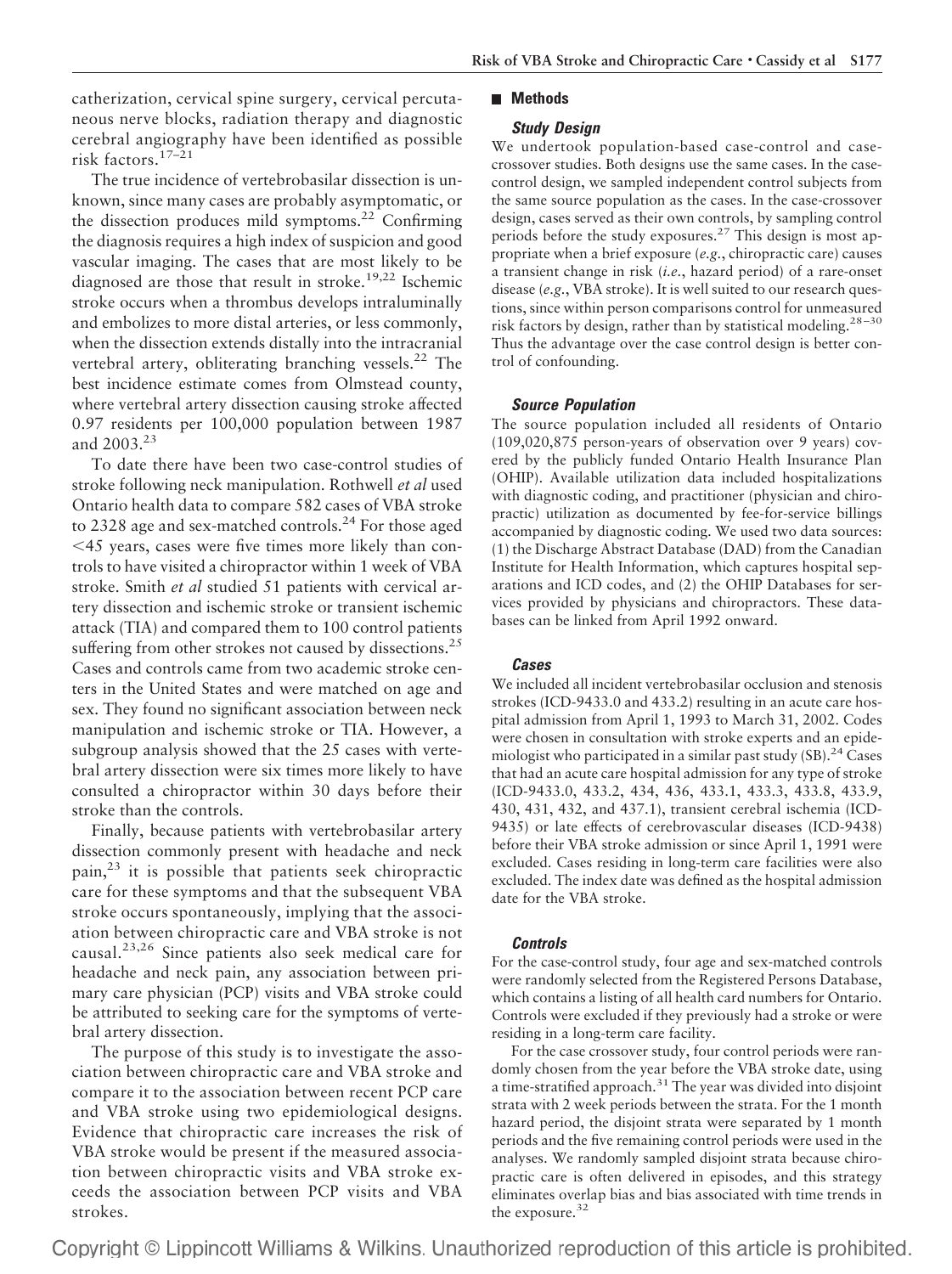#### *Exposures*

All reimbursed ambulatory encounters with chiropractors and PCPs were extracted for the one-year period before the index date from the OHIP database. Neck-related chiropractic visits were identified using diagnostic codes: C01–C06, cervical and cervicothoracic subluxation; C13–C15, multiple site subluxation; C30, cervical sprain/strain; C40, cervical neuritis/ neuralgia; C44, arm neuritis/neuralgia; C50, brachial radiculitis; C51, cervical radiculitis; and C60, headache. For PCP visits, we included community medicine physicians if they submitted ambulatory fee codes to OHIP. Fee codes for group therapy and signing forms were excluded. Headache or neck painrelated PCP visits were identified using the diagnostic codes: ICD-9307, tension headaches; 346, migraine headaches; 722, intervertebral disc disorders; 780, headache, except tension headache and migraine; 729, fibrositis, myositis and muscular rheumatism; and 847, whiplash, sprain/strain and other traumas associated with neck (These codes include other diagnoses, and we list only those relevant to neck pain or headache). There is no limit on the number of reimbursed PCP visits per year. However, there are limits chiropractors, but less than 15% of patients surpass them.24

#### *Statistical Analysis*

Conditional logistic regression was used to estimate the association between VBA stroke after chiropractor and PCP visits. Separate models were built using different *a priori* specified hazard periods, stratified by age  $(< 45$  years and  $\geq 45$  years) and by visits with or without head and neck pain related diagnostic codes. For the chiropractic analysis, the index date was included in the hazard period, since chiropractic treatment might cause immediate stroke and patients would not normally consult a chiropractor after having a stroke. However, the index day was excluded from the PCP analysis, since patients might consult these physicians after experiencing a stroke. We tested different hazard periods, including 1 day, 3 days, 1 week, 2 weeks, and 1 month before the index date. Exposure occurred if any chiropractic or PCP visits were recorded during the designated hazard periods.

We also measured the effect of cumulative numbers of chiropractic and PCP visits in the month before the index date by computing the odds ratio for each incremental visit. These estimates were similarly stratified by age and by diagnostic codes related to headache and/or neck pain. Finally, we conducted analyses to determine if our results were sensitive to chiropractic and PCP visits related to neck complaints and headaches. We report our results as odds ratios (OR) and 95% confidence intervals. Confidence intervals were estimated by accelerated bias corrected bootstraps with 2000 replications using the variance-covariance method.<sup>33</sup> All statistical analyses were performed using STATA/SE version 9.2.34

## **Results**

A total of 818 VBA strokes met our inclusion/exclusion criteria over the 9 year inception period. Of the 3272 matched control subjects, 31 were excluded because of prior stroke, one had died before the index date and 76 were receiving long-term care. Thus, 3164 control subjects were matched to the cases. The mean age of cases and controls was 63 years at the index date and 63% were male. Cases had a higher proportion of comorbid conditions (Table 1). Of the 818 stroke cases, 337

# **Table 1. Age, Sex, and Comorbid\* Condition of Cases and Controls**

| Variable                                     | Cases $(n = 818)$ | Controls ( $n = 3164$ ) |
|----------------------------------------------|-------------------|-------------------------|
| Age: mean, median (SD)t                      | 63.1, 66 (15.5)   | 62.6, 65 (15.4)         |
| Males: $n$ $(\%)$                            | 518 (63.3)        | 2022 (63.9)             |
| Hypertension*: $n$ (%)                       | 276 (33.7)        | 738 (23.3)              |
| Heart Disease*: n (%)                        | 275 (33.6)        | 506 (16.0)              |
| Diabetes $*$ : n $(\%)$                      | 155 (19.0)        | 247 (7.8)               |
| High Cholesterol*: n (%)                     | 62(7.6)           | 200(6.3)                |
| At least one comorbid<br>condition§: $n$ (%) | 515(63.0)         | 1294 (40.9)             |

\*Comorbid conditions determined by ambulatory diagnostic codes from the Ontario Health Insurance Plan (OHIP) during year prior to index date. †SD is standard deviation.

§Indicates the presence of at least one of hypertension, heart disease, diabetes or high cholesterol.

(41.2%) were coded as basilar occlusion and stenosis, 443 (54.2%) as vertebral occlusion and stenosis and 38 (4.7%) had both codes.

Overall, 4% of cases and controls had visited a chiropractor within 30 days of the index date, while 53% of cases and 30% of controls had visited a PCP within that time (Table 2). For those under 45 years of age, 8 cases (7.8%) had consulted a chiropractor within 7 days of the index date, compared to 14 (3.4%) of controls. For PCPs, 25 cases (24.5%) under 45 years of age had a consultation within 7 days of the index date, compared to 27 (6.6%) of controls. With respect to the number of visits within 1 month of the index date, 7.8% of cases under the age of 45 years had three or more chiropractic visits, whereas 5.9% had three or more PCP visits (Table 2).

The case control and case crossover analyses gave similar results. (Tables 3–7) Age modified the effect of chiropractic visits on the risk of VBA stroke. For those under 45 years of age, there was an increased association between chiropractic visits and VBA stroke regardless of the hazard period. For those 45 years of age and older, there was no association. Each chiropractic visit in the month before the index date was associated with an increased risk of VBA stroke in those under 45 years of age (OR 1.37; 95% CI 1.04–1.91 from the case crossover analysis) (Table 7). We were not able to estimate bootstrap confidence intervals in some cases because of sparse data.

Similarly, we found that visiting a PCP in the month before the index date was associated with an increased risk of VBA stroke regardless of the hazard period, or the age of the subject. Each PCP visit in the month before the stroke was associated with an increased risk of VBA stroke both in those under 45 years of age (OR 1.34; 95% CI 0.94–1.87 from the case crossover analysis) and 45 years and older (OR 1.52; 95% CI 1.36–1.67 from the case crossover analysis) (Table 7).

Our results were sensitive to chiropractic and PCP visits related to neck complaints and headaches, and we observed sharp increases in the associations when restricting the analyses to these visits (Tables 3–7). Overall,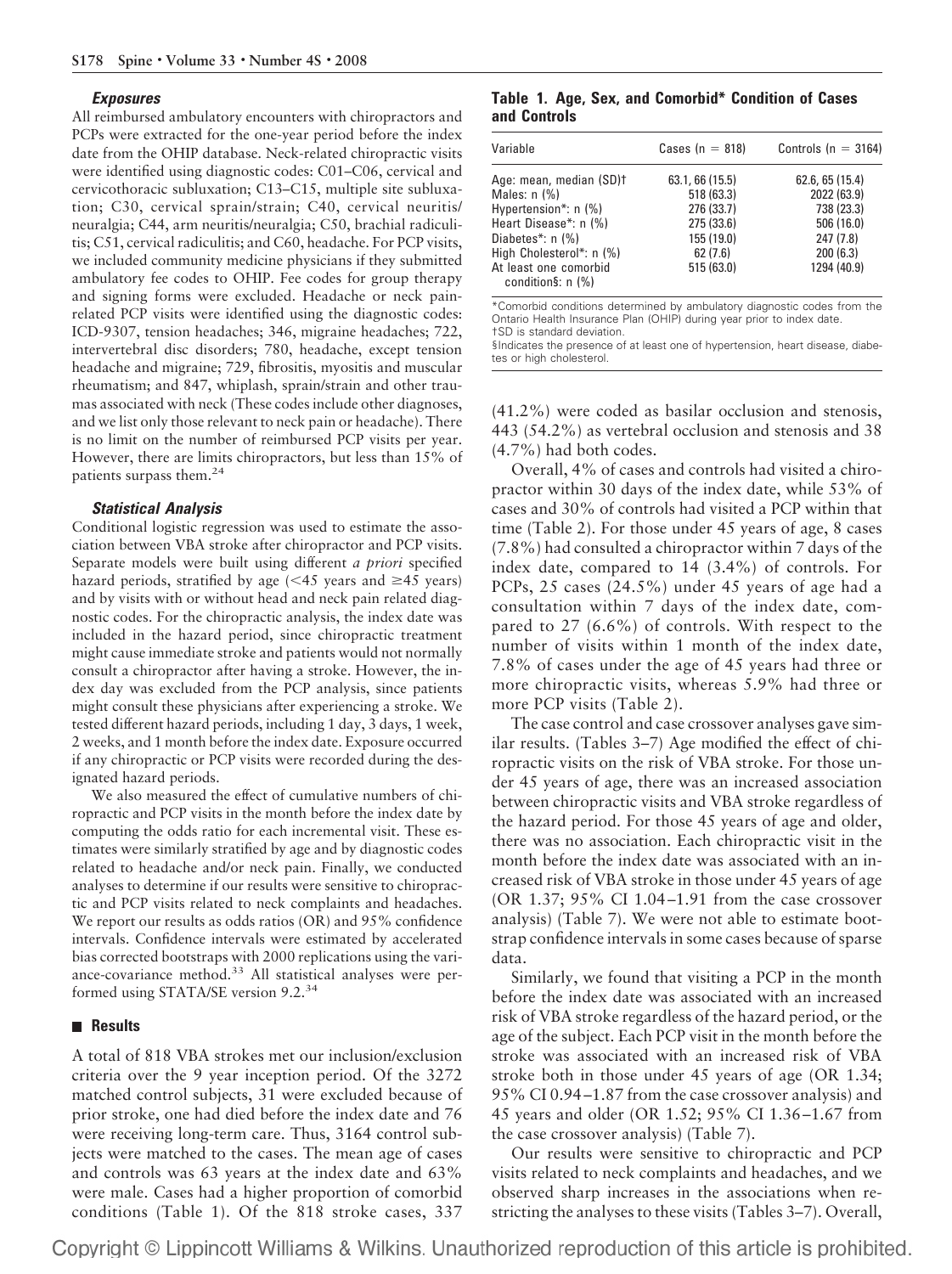|                                       |                     | <b>Entire Cohort</b>    | Age $<$ 45 yr       |                        | Age $\geq$ 45 yr  |                         |
|---------------------------------------|---------------------|-------------------------|---------------------|------------------------|-------------------|-------------------------|
| Exposures                             | Cases ( $n = 818$ ) | Controls ( $n = 3164$ ) | Cases ( $n = 102$ ) | Controls ( $n = 408$ ) | Cases $(n = 716)$ | Controls ( $n = 2756$ ) |
| Most recent DC visit                  |                     |                         |                     |                        |                   |                         |
| 0-1 day: $n$ (%)                      | 6(0.7)              | 22(0.7)                 | *                   | $*$                    | $\ast$            | 21(0.8)                 |
| 0-3 days: $n$ $(\%)$                  | 9(1.1)              | 40(1.3)                 | $\ast$              | 6(1.5)                 | $\ast$            | 34(1.2)                 |
| 0–7 days: $n$ $(\%)$                  | 14(1.7)             | 56(1.8)                 | 8(7.8)              | 14(3.4)                | 6(0.8)            | 42(1.5)                 |
| $0 - 14$ days: n $(\%)$               | 27(3.3)             | 88(2.8)                 | 12(11.8)            | 17(4.2)                | 15(2.1)           | 71(2.6)                 |
| 0-30 days: $n$ $(\%)$                 | 36(4.4)             | 125(4.0)                | 13(12.7)            | 18(4.4)                | 23(3.2)           | 107(3.9)                |
| Most recent PCP visit                 |                     |                         |                     |                        |                   |                         |
| 1–1 day: $n$ $(\%)$                   | 63(7.7)             | 41(1.3)                 | 12(11.8)            | 6(1.5)                 | 51(7.1)           | 35(1.3)                 |
| 1-3 days: $n$ $(\%)$                  | 111(13.6)           | 130(4.1)                | 18 (17.6)           | 10(2.5)                | 93(13.0)          | 120(4.4)                |
| 1–7 days: $n$ $(\%)$                  | 205(25.1)           | 290(9.2)                | 25(24.5)            | 27(6.6)                | 180 (25.1)        | 263(9.5)                |
| 1–14 days: $n$ $(\%)$                 | 311 (38.0)          | 517(16.3)               | 38 (37.3)           | 46 (11.3)              | 273 (38.1)        | 471 (17.1)              |
| 1-30 days: $n$ $(\%)$                 | 437 (53.4)          | 945 (29.9)              | 46 (45.1)           | 83 (20.3)              | 391 (54.6)        | 862 (31.3)              |
| No. of DC visits                      |                     |                         |                     |                        |                   |                         |
| None in past month                    | 782 (95.6)          | 3039 (96.0)             | 89 (87.3)           | 390 (95.6)             | 693 (96.8)        | 2649 (96.1)             |
| 1 or 2 in past month                  | 21(2.6)             | 96(3.0)                 | ₩                   | 13(3.2)                | 16(2.2)           | 83(3.0)                 |
| 3 or more in past month               | 15(1.8)             | 29(0.9)                 | 8(7.8)              | ⋇                      | 7(1.0)            | 24(0.9)                 |
| Mean (SDT) in past month              | 0.13(0.82)          | 0.08(0.52)              | 0.50(1.65)          | 0.09(0.49)             | 0.08(0.60)        | 0.08(0.53)              |
| No. of PCP visits                     |                     |                         |                     |                        |                   |                         |
| None in past month                    | 381 (46.6)          | 2219 (70.1)             | 56 (54.9)           | 325 (79.7)             | 325 (45.4)        | 1894 (68.7)             |
| 1 or 2 in past month                  | 384 (46.9)          | 875(27.7)               | 40 (39.2)           | 79 (19.4)              | 344 (48.0)        | 796 (28.9)              |
| 3 or more in past month               | 53(6.5)             | 70(2.2)                 | 6(5.9)              | $\ast$                 | 47(6.6)           | 66 (2.4)                |
| Mean (SD) in past month               | 0.85(1.09)          | 0.41(0.73)              | 0.74(1.01)          | 0.27(0.61)             | 0.87(1.10)        | 0.43(0.74)              |
| *Cell size <6 and cannot be reported. |                     |                         |                     |                        |                   |                         |

**Table 2. No. (n) and Percentage (%) of Chiropractic (DC) and Primary Care Physician (PCP) Visits Before the Index Date**

†SD is standard deviation.

these associations were more pronounced in the PCP analyses. However, the data are sparse, and we were unable to compute bootstrap confidence intervals in many cases.

# **Discussion**

Our study advances knowledge about the association between chiropractic care and VBA stroke in two respects. First, our case control results agree with past case control studies that found an association between chiropractic care and vertebral artery dissection and VBA stroke.<sup>24,25</sup> Second, our case crossover results confirm these findings using a stronger research design with better control of confounding variables. The case-crossover design controls for time independent confounding factors, both known and unknown, which could affect the risk of VBA stroke. This is important since smoking, obesity, undiagnosed hypertension, some connective tissue disorders and other important risk factors for dissection and VBA stroke are unlikely to be recorded in administrative databases.

We also found strong associations between PCP visits and subsequent VBA stroke. A plausible explanation for this is that patients with head and neck pain due to vertebral artery dissection seek care for these symptoms, which precede more than  $80\%$  of VBA strokes.<sup>23</sup> Since it

**Table 3. Odds Ratios and 95% Confidence Intervals (CI) and Accelerated and Bias Corrected Bootstrap 95% CI for Case-Control Estimates of the Association Between Chiropractic (DC) Visits and Vertebrobasilar Stroke**

| Exposures                        | Case-Control        |                  | Age $<$ 45 yr        |                  | Age $\geq$ 45 yr    |                  |
|----------------------------------|---------------------|------------------|----------------------|------------------|---------------------|------------------|
|                                  | Odds Ratio (95% CI) | Bootstrap 95% CI | Odds Ratio (95% CI)  | Bootstrap 95% CI | Odds Ratio (95% CI) | Bootstrap 95% CI |
| Any DC visit                     |                     |                  |                      |                  |                     |                  |
| $0-1$ day                        | $1.06(0.43 - 2.62)$ | $0.36 - 2.61$    | 12.00 (1.25-115.36)  | $\ast$           | $0.55(0.16 - 1.85)$ | $0.14 - 1.93$    |
| $0 - 3$ days                     | $0.87(0.42 - 1.81)$ | $0.40 - 1.78$    | $3.33(1.02 - 10.92)$ | $0.80 - 14.00$   | $0.44(0.16 - 1.26)$ | $0.12 - 1.25$    |
| $0 - 7$ days                     | $0.98(0.54 - 1.77)$ | $0.51 - 1.79$    | $2.41(0.98 - 5.95)$  | $0.80 - 6.29$    | $0.55(0.23 - 1.30)$ | $0.21 - 1.23$    |
| $0-14$ days                      | 1.22 (0.78–1.90)    | $0.77 - 1.92$    | $3.07(1.41 - 6.70)$  | $1.25 - 7.31$    | $0.82(0.47 - 1.45)$ | $0.45 - 1.47$    |
| $0 - 30$ days                    | $1.14(0.78 - 1.67)$ | $0.75 - 1.62$    | $3.13(1.48 - 6.63)$  | $1.34 - 7.21$    | $0.83(0.52 - 1.32)$ | $0.51 - 1.30$    |
| Headache or cervical<br>DC visit |                     |                  |                      |                  |                     |                  |
| $0-1$ day                        | $1.59(0.56 - 4.54)$ | $0.44 - 4.67$    | $\ast$               | $\ast$           | $0.63(0.14 - 2.81)$ | $0.00 - 3.37$    |
| $0 - 3$ days                     | $1.22(0.51 - 2.88)$ | $0.48 - 3.01$    | $5.00(1.34 - 18.62)$ | $\ast$           | $0.41(0.09 - 1.77)$ | $0.00 - 1.72$    |
| $0 - 7$ days                     | $1.42(0.71 - 2.86)$ | $0.66 - 3.00$    | $3.11(1.16 - 8.35)$  | $1.07 - 9.60$    | $0.71(0.24 - 2.10)$ | $0.17 - 2.18$    |
| $0-14$ days                      | $1.36(0.79 - 2.33)$ | $0.78 - 2.34$    | $3.27(1.36 - 7.90)$  | $1.23 - 8.67$    | $0.84(0.41 - 1.75)$ | $0.35 - 1.68$    |
| $0 - 30$ days                    | $0.98(0.60 - 1.61)$ | $0.56 - 1.57$    | $3.00(1.26 - 7.12)$  | $1.18 - 8.00$    | $0.63(0.33 - 1.19)$ | $0.30 - 1.13$    |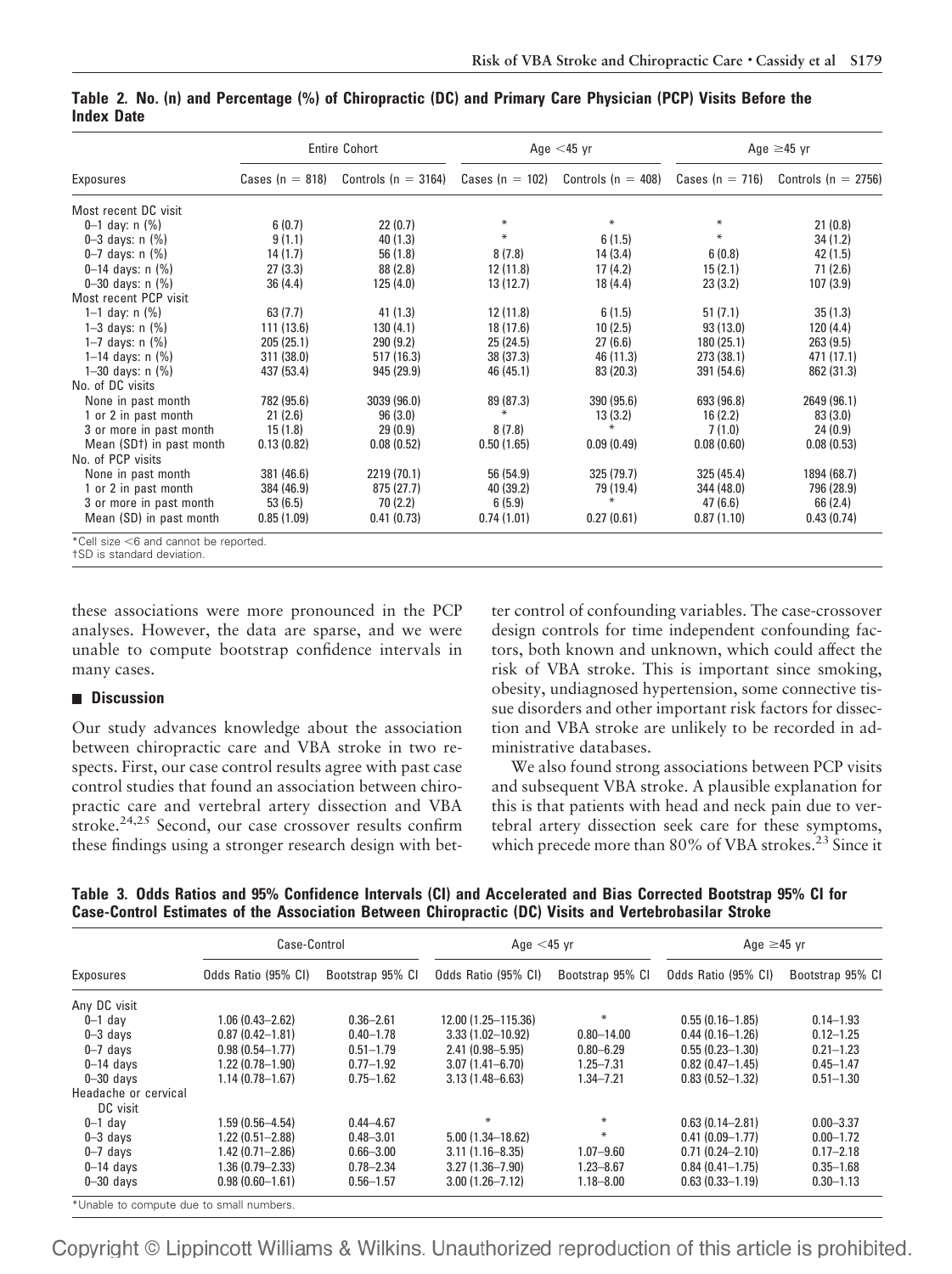| Exposure                                 | <b>Case Control</b>  |                  | Age $<$ 45 yr        |                  | Age $\geq$ 45 yr     |                  |
|------------------------------------------|----------------------|------------------|----------------------|------------------|----------------------|------------------|
|                                          | Odds Ratio (95% CI)  | Bootstrap 95% CI | Odds Ratio (95% CI)  | Bootstrap 95% CI | Odds Ratio (95% CI)  | Bootstrap 95% CI |
| Any PCP visit                            |                      |                  |                      |                  |                      |                  |
| $1-1$ dav                                | 7.22 (4.70-11.08)    | $4.62 - 11.23$   | 11.21 (3.59-35.03)   | $2.67 - 52.00$   | $6.65(4.18 - 10.58)$ | $4.16 - 10.73$   |
| $1-3$ days                               | $3.61(2.76 - 4.73)$  | $2.73 - 4.75$    | $9.53(3.96 - 22.97)$ | $3.52 - 28.00$   | $3.21(2.41 - 4.27)$  | $2.38 - 4.32$    |
| $1 - 7$ days                             | $3.27(2.67 - 4.00)$  | $2.73 - 4.00$    | $4.81(2.57 - 9.02)$  | $2.40 - 8.72$    | $3.12(2.52 - 3.87)$  | $2.52 - 3.87$    |
| $1-14$ davs                              | $3.11(2.61 - 3.69)$  | $2.62 - 3.65$    | $4.66(2.78 - 7.84)$  | $2.71 - 7.85$    | $2.95(2.46 - 3.54)$  | $2.47 - 3.54$    |
| $1 - 30$ davs                            | $2.76(2.35 - 3.24)$  | $2.35 - 3.26$    | $3.57(2.17 - 5.86)$  | $2.08 - 6.16$    | $2.67(2.25 - 3.17)$  | $2.26 - 3.17$    |
| Headache or cervical<br>PCP visit        |                      |                  |                      |                  |                      |                  |
| $1-1$ day                                | 32.00 (7.36-139.17)  | $*$              | 12.00 (1.25-115.36)  | ⋇                | 52.00 (6.80-397.50)  | $\ast$           |
| $1-3$ days                               | 25.19 (8.78-72.24)   | 8.69-104.00      | 25.64 (3.13-209.78)  | ₩                | 25.04 (7.41-84.62)   | $\ast$           |
| $1 - 7$ days                             | 16.72 (8.39 - 33.29) | $8.52 - 35.63$   | 37.60 (4.80-294.70)  | $\ast$           | 14.39 (6.88-30.08)   | 6.88-35.31       |
| $1-14$ days                              | 10.89 (6.53-18.16)   | $6.59 - 18.76$   | 37.60 (4.80-294.70)  | ₩                | $9.48(5.56 - 16.19)$ | $5.56 - 16.61$   |
| $1-30$ days                              | $6.96(4.66 - 10.41)$ | $4.68 - 10.42$   | 11.45 (3.68-35.62)   | $3.50 - 53.57$   | $6.42(4.17 - 9.89)$  | $4.20 - 10.18$   |
| *Unable to compute due to small numbers. |                      |                  |                      |                  |                      |                  |

| Table 4. Odds Ratios and 95% Confidence Intervals (CI) and Accelerated and Bias Corrected Bootstrap 95% CI for   |  |  |
|------------------------------------------------------------------------------------------------------------------|--|--|
| Case-Control Estimates of the Association Between Primary Care Physician (PCP) Visits and Vertebrobasilar Stroke |  |  |

is unlikely that PCPs cause stroke while caring for these patients, we can assume that the observed association between recent PCP care and VBA stroke represents the background risk associated with patients seeking care for dissection-related symptoms leading to VBA stroke. Because the association between chiropractic visits and VBA stroke is not greater than the association between PCP visits and VBA stroke, there is no excess risk of VBA stroke from chiropractic care.

Our study has several strengths and limitations. The study base includes an entire population over a 9-year period representing 109,020,875 person-years of observation. Despite this, we found only 818 VBA strokes, which limited our ability to compute some estimates and bootstrap confidence intervals. In particular, our age stratified analyses are based on small numbers of exposed cases and controls (Table 2). Further stratification by diagnostic codes for headache and neck pain related visits imposed even greater difficulty with these estimates. However, there are few databases that can link

incident VBA strokes with chiropractic and PCP visits in a large enough population to undertake a study of such a rare event.

A major limitation of using health administrative data are misclassification bias, and the possibility of bias in assignment of VBA-related diagnoses, which has previously been raised in this context.24 Liu *et al* have shown that ICD-9 hospital discharge codes for stroke have a poor positive predictive value when compared to chart review.<sup>35</sup> Furthermore, not all VBA strokes are secondary to vertebral artery dissection and administrative databases do not provide the clinical detail to determine the specific cause. To investigate this bias, we did a sensitivity analysis using different positive predictive values for stroke diagnosis (ranging from 0.2 to 0.8). Assuming nondifferential misclassification of chiropractic and PCP cases, our analysis showed attenuation of the estimates towards the null with lower positive predictive values, but the conclusions did not change (*i.e.*, associations remained positive and significant—data not shown). The

**Table 5. Odds Ratios and 95% Confidence Intervals (CI) and Accelerated and Bias Corrected Bootstrap 95% CI for Case-Crossover Estimates of the Association Between Chiropractic (DC) Visits and Vertebrobasilar Stroke**

| Exposure                         | Case Crossover       |                  | Age $<$ 45 yr        |                  | Age $\geq$ 45 yr     |                  |
|----------------------------------|----------------------|------------------|----------------------|------------------|----------------------|------------------|
|                                  | Odds Ratio (95% CI)  | Bootstrap 95% CI | Odds Ratio (95% CI)  | Bootstrap 95% CI | Odds Ratio (95% CI)  | Bootstrap 95% CI |
| Any DC visit                     |                      |                  |                      |                  |                      |                  |
| $0 - 1$ day                      | $1.77(0.66 - 4.79)$  | $0.49 - 5.60$    | $5.04(0.82 - 30.99)$ | ⋇                | $1.09(0.30 - 4.02)$  | $0.00 - 4.84$    |
| $0 - 3$ days                     | $1.14(0.52 - 2.51)$  | $0.50 - 2.76$    | $3.44(0.96 - 12.28)$ | $\ast$           | $0.61(0.20 - 1.84)$  | $0.18 - 2.11$    |
| $0 - 7$ days                     | $0.80(0.41 - 1.56)$  | $0.35 - 1.85$    | 12.19 (2.52-58.98)   | ₩                | $0.30(0.12 - 0.77)$  | ₩                |
| $0 - 14$ days                    | $1.50(0.89 - 2.52)$  | $0.84 - 2.74$    | $4.49(1.60 - 12.63)$ | *                | $0.98(0.51 - 1.87)$  | $0.47 - 2.01$    |
| $0 - 30$ days                    | $1.25(0.76 - 2.06)$  | $0.74 - 2.13$    | $3.60(1.39 - 9.35)$  | $1.46 - 10.84$   | $0.86(0.47 - 1.56)$  | $0.45 - 1.57$    |
| Headache or cervical<br>DC visit |                      |                  |                      |                  |                      |                  |
| $0-1$ day                        | $6.67(1.59 - 27.90)$ | $\ast$           | ⋇                    | $\ast$           | $2.67(0.45 - 15.96)$ | ₩                |
| $0 - 3$ days                     | $2.42(0.88 - 6.66)$  | $0.70 - 8.00$    | 17.70 (2.04-153.32)  | $\ast$           | $0.70(0.14 - 3.40)$  | $0.00 - 6.00$    |
| $0 - 7$ days                     | $1.77(0.80 - 3.94)$  | $0.68 - 4.68$    |                      | $\ast$           | $5.18(0.16 - 1.66)$  | ₩                |
| $0-14$ days                      | $3.16(1.57 - 6.36)$  | $1.43 - 7.35$    | 33.61 (4.24-266.38)  | *                | $1.40(0.58 - 3.34)$  | $0.45 - 3.41$    |
| $0 - 30$ days                    | $2.17(1.09 - 4.31)$  | $0.97 - 4.68$    | 29.47 (3.60-241.54)  | ₩                | $1.03(0.45 - 2.39)$  | $0.37 - 2.42$    |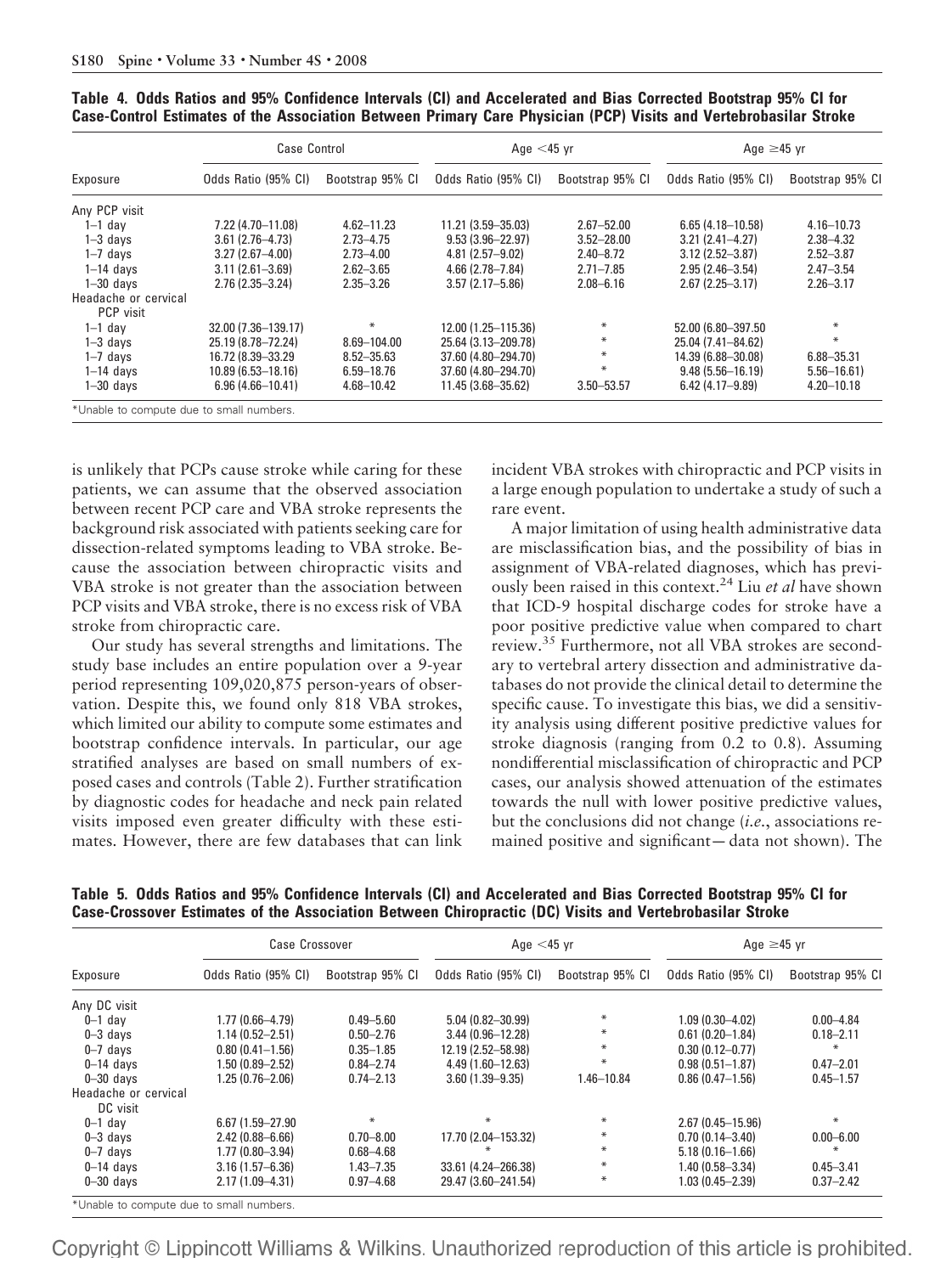| Exposure                                 | Case Crossover       |                  | Age $<$ 45 yr        |                  | Age $\geq$ 45 yr     |                  |
|------------------------------------------|----------------------|------------------|----------------------|------------------|----------------------|------------------|
|                                          | Odds Ratio (95% CI)  | Bootstrap 95% CI | Odds Ratio (95% CI)  | Bootstrap 95% CI | Odds Ratio (95% CI)  | Bootstrap 95% CI |
| Any PCP visit                            |                      |                  |                      |                  |                      |                  |
| $1-1$ day                                | $4.36(3.02 - 6.28)$  | $3.09 - 6.54$    | 15.24 (4.29–54.20)   | $3.70 - 68.00$   | $3.72(2.52 - 5.50)$  | $2.53 - 5.64$    |
| $1-3$ days                               | $2.91(2.25 - 3.77)$  | $2.24 - 3.71$    | $5.62(2.56 - 12.36)$ | $2.10 - 14.60$   | $2.68(2.03 - 3.53)$  | $2.02 - 3.55$    |
| $1 - 7$ days                             | $2.36(1.93 - 2.89)$  | $1.92 - 2.95$    | $2.90(1.64 - 5.13)$  | $1.56 - 5.09$    | $2.30(1.85 - 2.85)$  | $1.85 - 2.93$    |
| $1-14$ days                              | $2.38(1.99 - 2.86)$  | $1.96 - 2.87$    | $3.53(2.09 - 5.97)$  | $1.96 - 6.49$    | $2.26(1.86 - 2.74)$  | $1.85 - 2.80$    |
| $1-30$ days                              | $2.42(2.01 - 2.91)$  | $2.01 - 2.96$    | $2.99(1.81 - 4.96)$  | $1.69 - 5.09$    | $2.34(1.92 - 2.85)$  | $1.91 - 2.96$    |
| Headache or cervical<br>PCP visit        |                      |                  |                      |                  |                      |                  |
| $1-1$ day                                | 16.00 (5.35-47.86)   | $5.20 - 72.00$   | $\ast$               | $\ast$           | 13.00 (4.24-39.87)   | $4.00 - 56.00$   |
| $1-3$ days                               | 13.00 (5.89-28.71)   | $6.00 - 31.00$   | 28.00 (3.44–227.58)  | $\ast$           | 10.86 (4.56-25.83)   | $4.57 - 32.00$   |
| $1 - 7$ davs                             | $8.28(4.86 - 14.10)$ | $4.87 - 14.82$   | 20.00 (4.38-91.28)   | $\ast$           | $6.99(3.93 - 12.44)$ | $3.85 - 12.85$   |
| $1-14$ days                              | 7.28 (4.60-11.52)    | $4.58 - 11.36$   | $9.46(2.95 - 30.31)$ | $2.86 - 44.00$   | $6.92(4.20 - 11.40)$ | $4.19 - 11.85$   |
| $1 - 30$ days                            | $5.65(3.88 - 8.22)$  | $3.80 - 8.30$    | 12.42 (3.95-38.99)   | $3.59 - 54.74$   | $5.04(3.37 - 7.54)$  | $3.32 - 7.53$    |
| *Unable to compute due to small numbers. |                      |                  |                      |                  |                      |                  |

| Table 6. Odds Ratios and 95% Confidence Intervals (CI) and Accelerated and Bias Corrected Bootstrap 95% CI for     |  |
|--------------------------------------------------------------------------------------------------------------------|--|
| Case-Crossover Estimates of the Association Between Primary Care Physician (PCP) Visits and Vertebrobasilar Stroke |  |

reliability and validity of the codes to classify headache and cervical visits to chiropractors and PCPs is not known.

It is also possible that patients presenting to hospital with neurologic symptoms who have recently seen a chiropractor might be subjected to a more vigorous diagnostic workup focused on VBA stroke (*i.e.*, differential misclassification).36 In this case, the predictive values of the stroke codes would be greater for cases that had seen a chiropractor and our results would underestimate the association between PCP care and VBA stroke.

A major strength of our study is that exposures were measured independently of case definition and handled identically across cases and controls. However, there was some overlap between chiropractic care and PCP care. In the month before their stroke, only 16 (2.0%) of our cases had seen only a chiropractor, while 20 (2.4%) had seen both a chiropractor and PCP, and 417 (51.0%) had just seen only a PCP. We were not able to run a subgroup analysis on the small number of cases that just saw a chiropractor. However, subgroup analysis on the PCP cases ( $n = 782$ ) that did not visit a chiropractors during the 1 month before their stroke did not change the conclusions (data not shown).

Our results should be interpreted cautiously and placed into clinical perspective. We have not ruled out neck manipulation as a potential cause of some VBA strokes. On the other hand, it is unlikely to be a major cause of these rare events. Our results suggest that the association between chiropractic care and VBA stroke found in previous studies is likely explained by presenting symptoms attributable to vertebral artery dissection. It might also be possible that chiropractic manipulation, or even simple range of motion examination by any practitioner, could result in a thromboembolic event in a patient with a pre-existing vertebral dissection. Unfortu-

**Table 7. Odds Ratios and 95% Confidence Intervals (CI) and Accelerated and Bias Corrected Bootstrap 95% CI for Case-Control and Case Crossover Estimates of the Association Between the Total Number of Chiropractic (DC) and Primary Care Physician (PCP) Visits in the Month Prior to the Index Date**

| Exposures                         | All Cases           |                  | Age $<$ 45 yr       |                  | Age $\geq$ 45 yr    |                  |
|-----------------------------------|---------------------|------------------|---------------------|------------------|---------------------|------------------|
|                                   | Odds Ratio (95% CI) | Bootstrap 95% CI | Odds Ratio (95% CI) | Bootstrap 95% CI | Odds Ratio (95% CI) | Bootstrap 95% CI |
| Case control estimates            |                     |                  |                     |                  |                     |                  |
| Any DC visit                      | $1.14(1.02 - 1.27)$ | $1.00 - 1.27$    | $1.58(1.19 - 2.10)$ | $1.19 - 2.19$    | $1.01(0.86 - 1.17)$ | $0.83 - 1.18$    |
| Any PCP visit                     | $1.77(1.61 - 1.93)$ | $1.61 - 1.94$    | $2.12(1.58 - 2.84)$ | $1.53 - 3.01$    | $1.73(1.57 - 1.90)$ | $1.58 - 1.91$    |
| Headache or cervical<br>DC visit  | $1.13(0.98 - 1.30)$ | $0.96 - 1.31$    | $1.57(1.17 - 2.11)$ | $1.08 - 2.18$    | $0.95(0.77 - 1.18)$ | $0.67 - 1.20$    |
| Headache or cervical<br>PCP visit | $6.33(4.27 - 9.37)$ | $4.38 - 9.18$    | 10.00 (3.26-30.63)  | $*$              | $5.87(3.85 - 8.95)$ | $4.04 - 9.04$    |
| Case crossover estimates          |                     |                  |                     |                  |                     |                  |
| Any DC visit                      | $1.10(0.99 - 1.22)$ | $0.97 - 1.24$    | $1.37(1.10 - 1.70)$ | $1.04 - 1.91$    | $0.98(0.84 - 1.14)$ | $0.80 - 1.15$    |
| Any PCP visit                     | $1.49(1.36 - 1.63)$ | $1.34 - 1.66$    | $1.34(1.05 - 1.70)$ | $0.94 - 1.87$    | $1.52(1.38 - 1.67)$ | $1.36 - 1.68$    |
| Headache or cervical<br>DC visit  | $1.18(1.02 - 1.37)$ | $0.99 - 1.45$    | $2.80(1.43 - 5.48)$ | ₩                | $1.01(0.83 - 1.22)$ | $0.74 - 1.29$    |
| Headache or cervical<br>PCP visit | $3.99(2.88 - 5.53)$ | $2.74 - 5.80$    | 10.64 (3.45-32.78)  | $3.53 - 43.56$   | $3.53(2.51 - 4.98)$ | $2.35 - 5.25$    |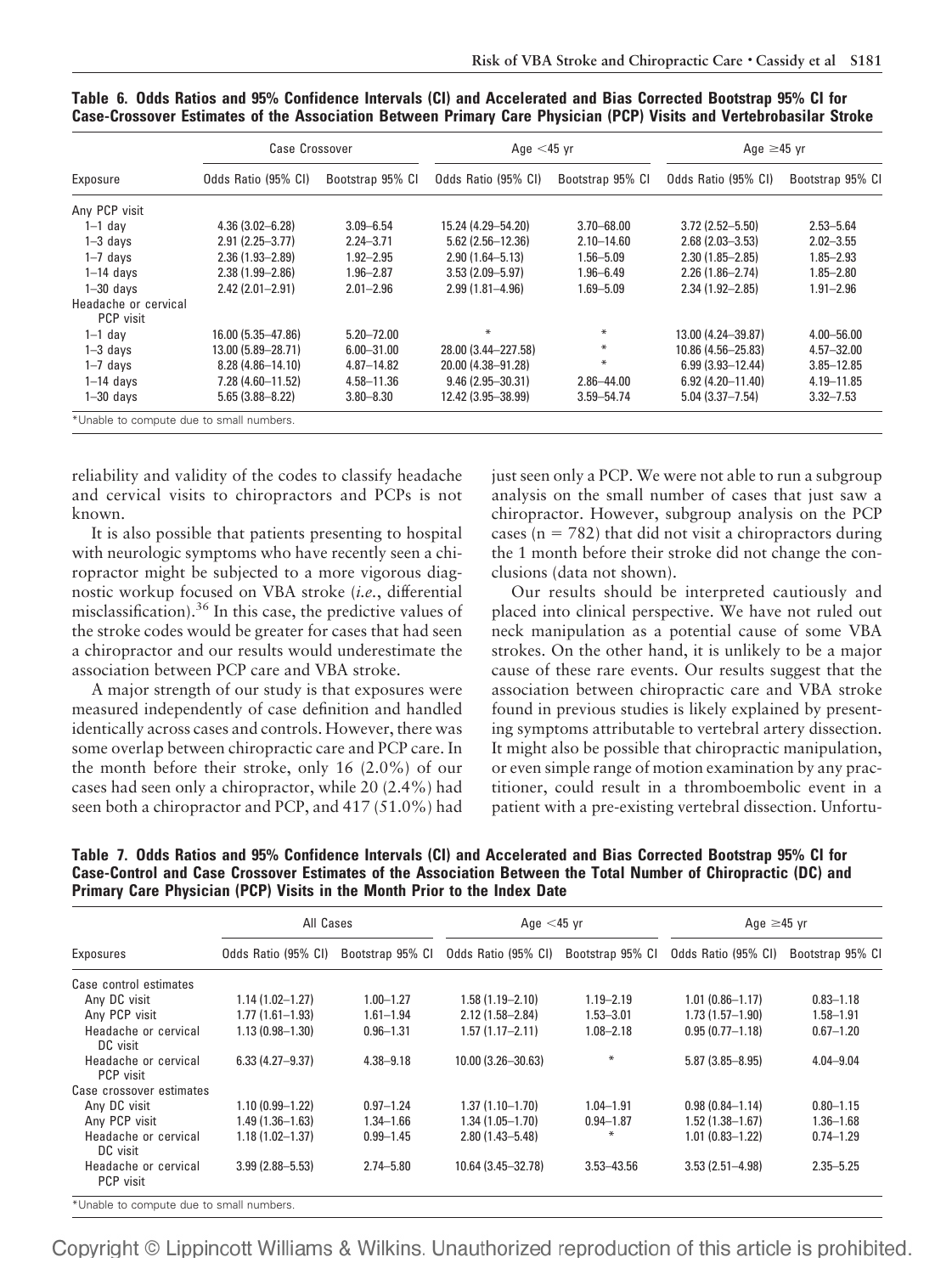nately, there is no acceptable screening procedure to identify patients with neck pain at risk of VBA stroke.<sup>37</sup> These events are so rare and difficult to diagnose that future studies would need to be multicentered and have unbiased ascertainment of all potential exposures. Given our current state of knowledge, the decision of how to treat patients with neck pain and/or headache should be driven by effectiveness and patient preference.<sup>38</sup>

# **Conclusion**

Our population-based case-control and case-crossover study shows an association between chiropractic visits and VBA strokes. However, we found a similar association between primary care physician visits and VBA stroke. This suggests that patients with undiagnosed vertebral artery dissection are seeking clinical care for headache and neck pain before having a VBA stroke.

### **Key Points**

● Vertebrobasilar artery stroke is a rare event in the population.

• There is an association between vertebrobasilar artery stroke and chiropractic visits in those under 45 years of age.

• There is also an association between vertebrobasilar artery stroke and use of primary care physician visits in all age groups.

● We found no evidence of excess risk of VBA stroke associated chiropractic care.

● The increased risks of vertebrobasilar artery stroke associated with chiropractic and physician visits is likely explained by patients with vertebrobasilar dissection-related neck pain and headache consulting both chiropractors and primary care physicians before their VBA stroke.

#### *Acknowledgments*

The authors acknowledge the members of the Decade of the Bone and Joint 2000–2010 Task Force on Neck Pain and its Associate Disorders for advice about designing this study. In particular, they acknowledge the help of Drs. Hal Morgenstern, Eric Hurwitz, Scott Haldeman, Linda Carroll, Gabrielle van der Velde, Lena Holm, Paul Peloso, Margareta Nordin, Jaime Guzman, Eugene Carragee, Rachid Salmi, Alexander Grier, and Mr. Jon Schubert.

## **References**

- 1. Borghouts JA, Koes BW, Vondeling H, et al. Cost-of-illness of neck pain in The Netherlands in 1996. *Pain* 1999;80:629–36.
- 2. Côté P, Cassidy JD, Carroll L. The Saskatchewan Health and Back Pain Survey. The prevalence of neck pain and related disability in Saskatchewan adults. *Spine* 1998;23:1689–98.
- 3. Côté P, Cassidy JD, Carroll L. The factors associated with neck pain and its related disability in the Saskatchewan population. *Spine* 2000;25:1109–17.
- 4. Côté P, Cassidy JD, Carroll L. Is a lifetime history of neck injury in a traffic collision associated with prevalent neck pain, headache and depressive symptomatology? *Accid Anal Prev* 2000;32:151–9.
- 5. Côté P, Cassidy JD, Carroll LJ, et al. The annual incidence and course of neck pain in the general population: a population-based cohort study. *Pain* 2004; 112:267–73.
- 6. Côté P, Cassidy JD, Carroll L. The treatment of neck and low back pain: who seeks care? who goes where? *Med Care* 2001;39:956–67.
- 7. Hurwitz EL, Coulter ID, Adams AH, et al. Use of chiropractic services from 1985 through 1991 in the United States and Canada. *Am J Public Health* 1998;88:771–6.
- 8. Hurwitz EL, Chiang LM. A comparative analysis of chiropractic and general practitioner patients in North America: findings from the joint Canada/United States Survey of Health, 2002–03. *BMC Health Serv Res* 2006;6:49.
- 9. Aker PD, Gross AR, Goldsmith CH, et al. Conservative management of mechanical neck pain: systematic overview and meta-analysis. *BMJ* 1996; 313:1291–6.
- 10. Gross AR, Kay T, Hondras M, et al. Manual therapy for mechanical neck disorders: a systematic review. *Man Ther* 2002;7:131–49.
- 11. Hurwitz EL, Aker PD, Adams AH, et al. Manipulation and mobilization of the cervical spine. A systematic review of the literature. *Spine* 1996;21: 1746–59.
- 12. McClune T, Burton AK, Waddell G. Whiplash associated disorders: a review of the literature to guide patient information and advice. *Emerg Med J* 2002;19:499–506.
- 13. Peeters GG, Verhagen AP, de Bie RA, et al. The efficacy of conservative treatment in patients with whiplash injury: a systematic review of clinical trials. *Spine* 2001;26:E64–E73.
- 14. Norris JW, Beletsky V, Nadareishvili ZG. Sudden neck movement and cervical artery dissection. The Canadian Stroke Consortium. *CMAJ* 2000;163:  $38 - 40.$
- 15. Ernst E. Manipulation of the cervical spine: a systematic review of case reports of serious adverse events, 1995–2001. *Med J Aust* 2002;176:376–80.
- 16. Haldeman S, Kohlbeck FJ, McGregor M. Risk factors and precipitating neck movements causing vertebrobasilar artery dissection after cervical trauma and spinal manipulation. *Spine* 1999;24:785–94.
- 17. Rubinstein SM, Peerdeman SM, van Tulder MW, et al. A systematic review of the risk factors for cervical artery dissection. *Stroke* 2005;36:1575–80.
- 18. Inamasu J, Guiot BH. Iatrogenic vertebral artery injury. *Acta Neurol Scand* 2005;112:349–57.
- 19. Schievink WI. Spontaneous dissection of the carotid and vertebral arteries. *N Engl J Med* 2001;344:898–906.
- 20. D'Anglejan-Chatillon J, Ribeiro V, Mas JL, et al. Migraine—a risk factor for dissection of cervical arteries. *Headache* 1989;29:560–1.
- 21. Pezzini A, Caso V, Zanferrari C, et al. Arterial hypertension as risk factor for spontaneous cervical artery dissection. A case-control study. *J Neurol Neurosurg Psychiatry* 2006;77:95–7.
- 22. Savitz SI, Caplan LR. Vertebrobasilar disease. *N Engl J Med* 2005;352: 2618–26.
- 23. Lee VH, Brown RD Jr, Mandrekar JN, et al. Incidence and outcome of cervical artery dissection: a population-based study. *Neurology* 2006;67: 1809–12.
- 24. Rothwell DM, Bondy SJ, Williams JI. Chiropractic manipulation and stroke: a population-based case-control study. Stroke 2001;32:1054–60.
- 25. Smith WS, Johnston SC, Skalabrin EJ, et al. Spinal manipulative therapy is an independent risk factor for vertebral artery dissection. *Neurology* 2003;60:  $1424 - 8$
- 26. Arnold M, Bousser MG, Fahrni G, et al. Vertebral artery dissection: presenting findings and predictors of outcome. *Stroke* 2006;37:2499–503.
- 27. Maclure M. The case-crossover design: a method for studying transient effects on the risk of acute events. *Am J Epidemiol* 1991;133:144–53.
- 28. Kelman CW, Kortt MA, Becker NG, et al. Deep vein thrombosis and air travel: record linkage study. *BMJ* 2003;327:1072.
- 29. Mittleman MA, Maclure M, Tofler GH, et al. Triggering of acute myocardial infarction by heavy physical exertion. Protection against triggering by regular exertion. Determinants of Myocardial Infarction Onset Study Investigators. *N Engl J Med* 1993;329:1677–83.
- 30. Redelmeier DA, Tibshirani RJ. Association between cellular-telephone calls and motor vehicle collisions. *N Engl J Med* 1997;336:453–8.
- 31. Janes H, Sheppard L, Lumley T. Overlap bias in the case-crossover design, with application to air pollution exposures. *Stat Med* 2005;24:285–300.
- 32. Janes H, Sheppard L, Lumley T. Case-crossover analyses of air pollution exposure data: referent selection strategies and their implications for bias. *Epidemiology* 2005;16:717–26.
- 33. Efron B, Tibshirani RJ. *An Introduction to the Bootstrap.* New York: Chapman and Hall/CRC, 1993.
- 34. STATA/SE [computer program]. College Station, Tex: Stata Corp, 2006.
- 35. Liu L, Reeder B, Shuaib A, et al. Validity of stroke diagnosis on hospital